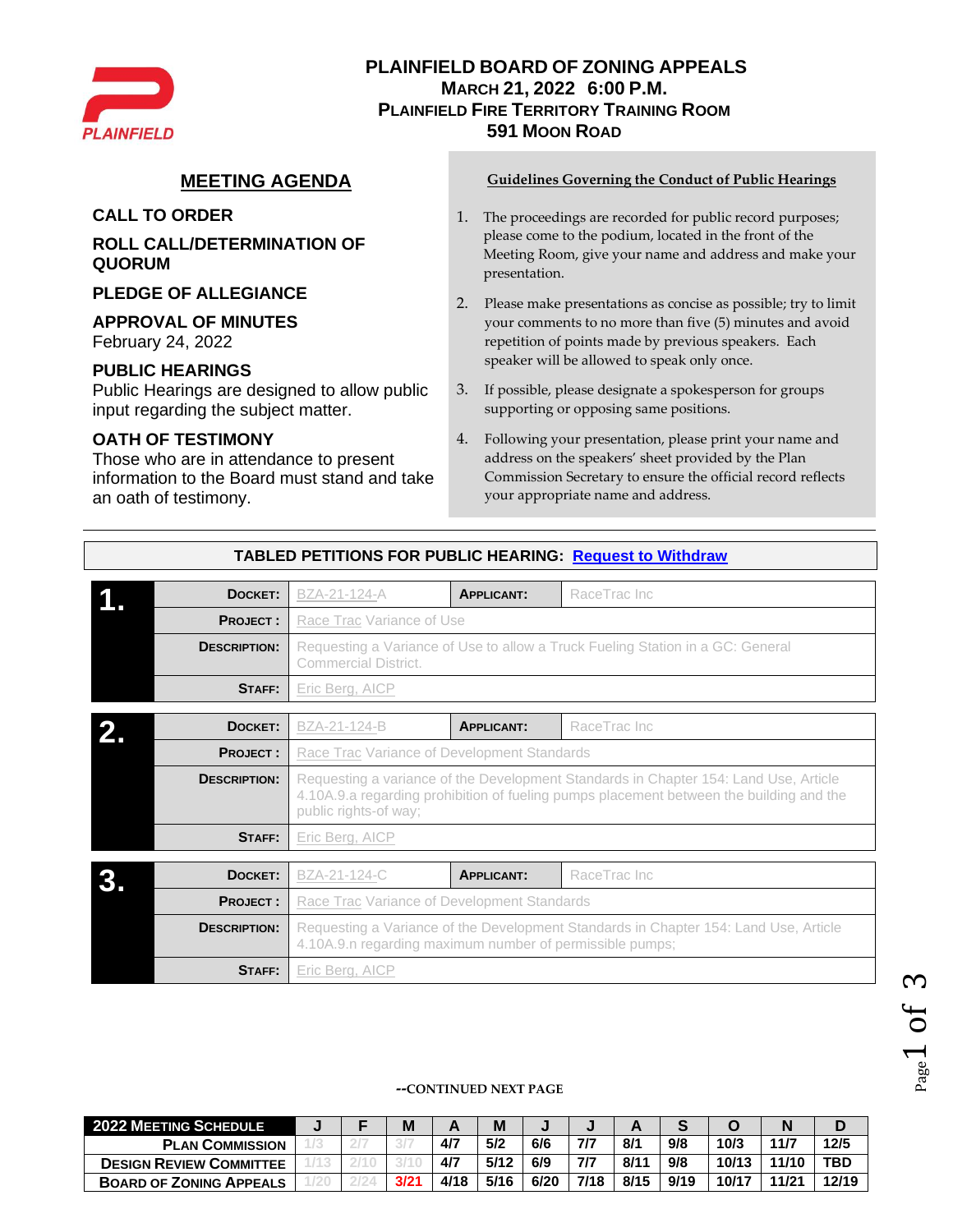

# **PLAINFIELD BOARD OF ZONING APPEALS MARCH 21, 2022 6:00 P.M. PLAINFIELD FIRE TERRITORY TRAINING ROOM 591 MOON ROAD**

|    | DOCKET:             | BZA-21-124-D                                                                                                                                                               | RaceTrac Inc                      |                                                                                                                                                                                   |  |  |  |  |  |  |  |  |
|----|---------------------|----------------------------------------------------------------------------------------------------------------------------------------------------------------------------|-----------------------------------|-----------------------------------------------------------------------------------------------------------------------------------------------------------------------------------|--|--|--|--|--|--|--|--|
|    | <b>PROJECT:</b>     | Race Trac Variance of Development Standards                                                                                                                                |                                   |                                                                                                                                                                                   |  |  |  |  |  |  |  |  |
|    | <b>DESCRIPTION:</b> | Requesting a Variance of the Development Standards in Chapter 154: Land Use, Article<br>4.10A.9.c regarding required connection of fueling canopy to the primary building; |                                   |                                                                                                                                                                                   |  |  |  |  |  |  |  |  |
|    | STAFF:              | Eric Berg, AICP                                                                                                                                                            |                                   |                                                                                                                                                                                   |  |  |  |  |  |  |  |  |
| 5. | DOCKET:             | BZA-21-124-E                                                                                                                                                               | <b>APPLICANT:</b><br>RaceTrac Inc |                                                                                                                                                                                   |  |  |  |  |  |  |  |  |
|    | <b>PROJECT:</b>     | Race Trac Variance of Development Standards                                                                                                                                |                                   |                                                                                                                                                                                   |  |  |  |  |  |  |  |  |
|    | <b>DESCRIPTION:</b> | Requesting a Variance of the Development Standards in Chapter 154: Land Use, Article<br>4.10A.9.c regarding required roof design for a fueling canopy;                     |                                   |                                                                                                                                                                                   |  |  |  |  |  |  |  |  |
|    | STAFF:              | Eric Berg, AICP                                                                                                                                                            |                                   |                                                                                                                                                                                   |  |  |  |  |  |  |  |  |
| 6. | DOCKET:             | BZA-21-124-F                                                                                                                                                               | RaceTrac Inc                      |                                                                                                                                                                                   |  |  |  |  |  |  |  |  |
|    | <b>PROJECT:</b>     | <b>Race Trac Variance of Development Standards</b>                                                                                                                         |                                   |                                                                                                                                                                                   |  |  |  |  |  |  |  |  |
|    | <b>DESCRIPTION:</b> |                                                                                                                                                                            |                                   | Requesting a Variance of the Development Standards in Chapter 154: Land Use, Article<br>4.10A.9.c regarding required connection of diesel fueling canopy to the primary building; |  |  |  |  |  |  |  |  |
|    | STAFF:              | Eric Berg, AICP                                                                                                                                                            |                                   |                                                                                                                                                                                   |  |  |  |  |  |  |  |  |
|    | DOCKET:             | BZA-21-124-G                                                                                                                                                               | <b>APPLICANT:</b>                 | RaceTrac Inc                                                                                                                                                                      |  |  |  |  |  |  |  |  |
|    | <b>PROJECT:</b>     | Race Trac Variance of Development Standards                                                                                                                                |                                   |                                                                                                                                                                                   |  |  |  |  |  |  |  |  |
|    |                     |                                                                                                                                                                            |                                   |                                                                                                                                                                                   |  |  |  |  |  |  |  |  |
|    | <b>DESCRIPTION:</b> | 4.10A.9.c regarding required roof design for a fueling canopy;                                                                                                             |                                   | Requesting a Variance of the Development Standards in Chapter 154: Land Use, Article                                                                                              |  |  |  |  |  |  |  |  |
|    | STAFF:              | Eric Berg, AICP                                                                                                                                                            |                                   |                                                                                                                                                                                   |  |  |  |  |  |  |  |  |
|    | DOCKET:             | BZA-21-124-H                                                                                                                                                               | <b>APPLICANT:</b>                 | RaceTrac Inc                                                                                                                                                                      |  |  |  |  |  |  |  |  |
|    | <b>PROJECT:</b>     | Race Trac Variance of Development Standards                                                                                                                                |                                   |                                                                                                                                                                                   |  |  |  |  |  |  |  |  |
|    | <b>DESCRIPTION:</b> | 4.10A.9.e regarding required building entrances from a frontage;                                                                                                           |                                   | Requesting a Variance of the Development Standards in Chapter 154: Land Use, Article                                                                                              |  |  |  |  |  |  |  |  |
|    | STAFF:              | Eric Berg, AICP                                                                                                                                                            |                                   |                                                                                                                                                                                   |  |  |  |  |  |  |  |  |
|    | DOCKET:             | BZA-21-124-I                                                                                                                                                               | <b>APPLICANT:</b>                 | RaceTrac Inc                                                                                                                                                                      |  |  |  |  |  |  |  |  |
|    | <b>PROJECT:</b>     | Race Trac Variance of Development Standards                                                                                                                                |                                   |                                                                                                                                                                                   |  |  |  |  |  |  |  |  |
|    | <b>DESCRIPTION:</b> | 4.10A.9.m regarding maximum height of a fueling station canopy;                                                                                                            |                                   | Requesting a Variance of the Development Standards in Chapter 154: Land Use, Article                                                                                              |  |  |  |  |  |  |  |  |

#### **--CONTINUED NEXT PAGE—**

| <b>2022 MEETING SCHEDULE</b>   |  | M    |      | M    |      |      |      |      |       |       |       |
|--------------------------------|--|------|------|------|------|------|------|------|-------|-------|-------|
| <b>PLAN COMMISSION</b>         |  |      | 4/7  | 5/2  | 6/6  | 7/7  | 8/1  | 9/8  | 10/3  | 11/7  | 12/5  |
| <b>DESIGN REVIEW COMMITTEE</b> |  |      | 4/7  | 5/12 | 6/9  | 7/7  | 8/1' | 9/8  | 10/13 | 11/10 | TBD   |
| <b>BOARD OF ZONING APPEALS</b> |  | 3/21 | 4/18 | 5/16 | 6/20 | 7/18 | 8/15 | 9/19 | 10/17 | 11/21 | 12/19 |